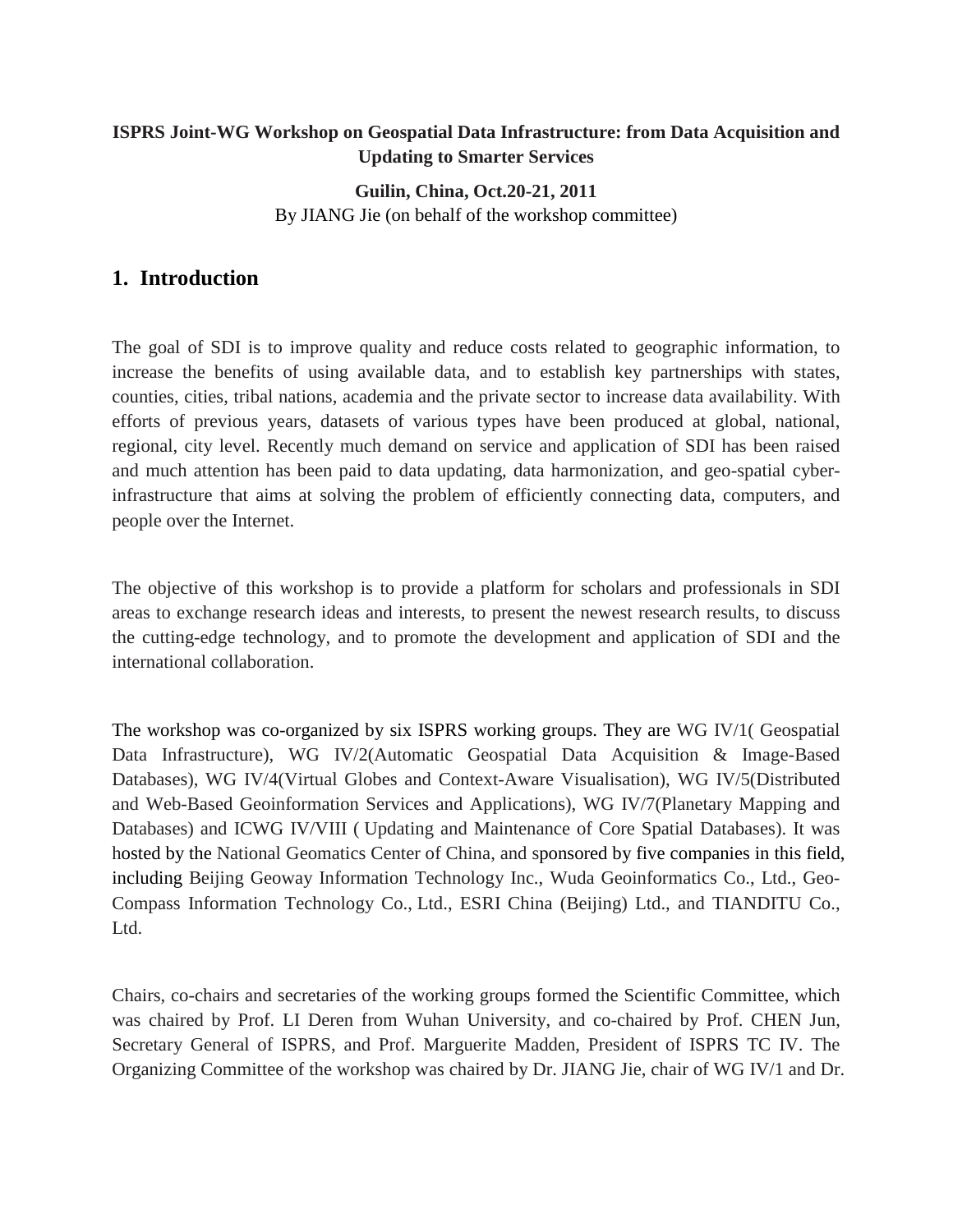ZHAO Renliang, co-chair of ICWG IV/VIII, with the help of Mr. LIAO Anping and Ms. HU Junhong from the National Geomatics Center of China.

The workshop venue was the LIjiang Waterfall Hotel in Guilin, .which is a five star hotel located in the beautiful downtown area of Guilin City. The artificial waterfall that rushes down from its top is one of the most attracting scenery in Guilin.

#### **2. Papers, Participants, Sessions and Social Events**

The workshop received total 52 abstracts and among them 30 full papers arrived finally, including one keynote paper, eleven papers on "SDI Construction and Services", nine on "Change Detection and Data Updating", five on "Data Acquiring and Applications" and four on "Planetary Mapping and Databases". All full papers have been re-formatted according to the ISPRS Orange Book included in the workshop proceedings (ISPRS Archives Vol. XXXVIII part 4/W25). The proceedings CDs were distributed to all of the participants.

There were total 89 registered participants from nine countries. Among them (71 from mainland China and Hong Kong, 8 from Germany, 4 from United States, 1 from Denmark, 1 from Italy, 1 from the Netherlands, 1 from Korea, 1 from Switzerland and 1 from Syria. There were more than 100 participants in the opening ceremony and the following sessions, with more than 20 participants from local surveying and mapping agencies.

The workshop received great support from the National Administration of Surveying, Mapping and Geoinformation(NASG), the National Geomatics Center of China (NGCC) and the local agency. Dr. LI Pengde, Deputy Director General of NASG, and Mr. LI Zhigang, President of NGCC, both made the special trip to Guilin to attend the workshop and delivered welcome addresses in the opening ceremony. Mr. CHEN Zhong-huai, Director General of the Guangxi Bureau of Surveying, Mapping and Geoinformation, and Mr. TANG Cheng, Deputy Secretary General of Guilin Municipality, also came to attend the opening ceremony and gave their welcome addresses.

We invited three keynote speakers. The first keynote speaker was Prof. LI Deren, Academician of the Chinese Academy of Sciences and the Chinese Academy of Engineering. He gave the speech titled "On Geospatial Service Web". The second is Dr. Raj Singh, Director of Interoperability Programs for Open Geospatial Consortium from United States. His topic was "Realizing Successful SDIs through Synergy of Policy, Partnerships and Technology". The third is Andreas Illert from Federal Agency for Cartography and Geodesy, Germany. He is in charge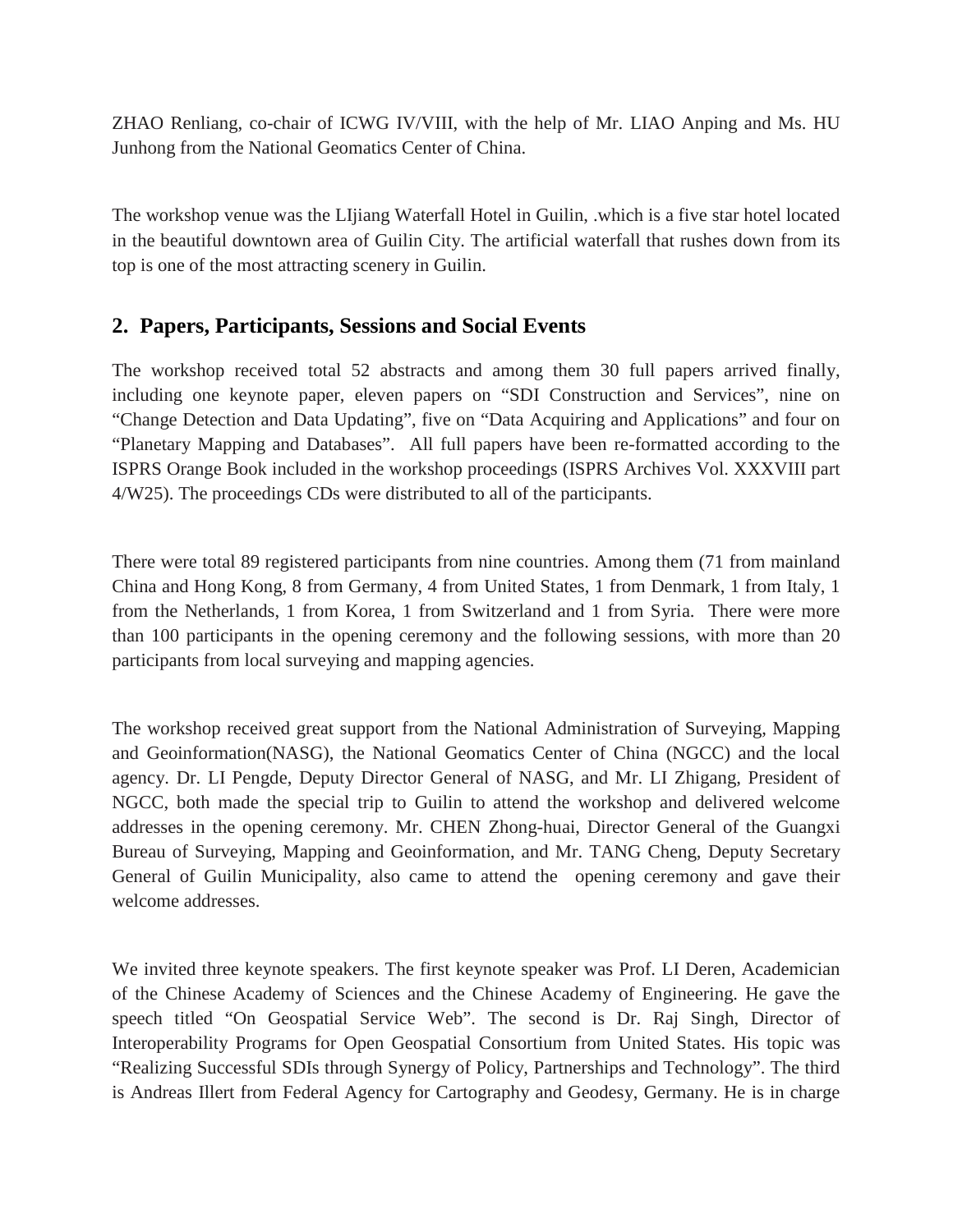the data specification of INSPIRE. His topic was "Smart Services to Create an ESDI from NSDI: The European Challenge".

There were eight ISPRS officers attended the workshop. They are Prof. Gottfried Konecny (ISPRS honorary member), Prof. CHEN Jun(Secretary General of ISPRS), Dr. JIANG Jie (Chair of ISPRS WG IV/1), Prof. Christian HEIPKE(Chair of ISPRS WG IV/2), Prof. LI Rongxing (Chair of ISPRS ICWG V/I during 2004-2008), Prof. DI Kaichang( Co-Chair of ISPRS WG IV/7), Dr. ZHAO Renliang (Co-Chair of ISPRS ICWG IV/VIII) and Dr. WANG Qian (Secretary of ISPRS WG IV/1). Prof. Chen Jun made a welcome address on behalf of ISPRS in the opening ceremony.

The workshop had 1 keynote session with 3 speakers, 2 plenary sessions with 8 presentations, and 7 technical sessions with 34 presentations. There also was a very short closing session where a brief summary of the workshop was presented. All of the sessions were well attended and almost every presentation raised some questions or comments.

A welcome dinner hosted by the National Geomatics Center of China was held in the evening of Oct.20 (free for registered participants and accompany person). In addition, tours were organized (charged by the tourist agency) in the evening of Oct.21 and daytime of Oct.22. The participants were impressed with the beautiful scenery of the city and the unique Karst landscape of the region.

# **3. Conclusions**

In general, the workshop went well and the original objectives have been achieved. The following points were drawn from the presentations and discussions of the workshop.

- (1) In the field of SDI, data integration, updating and on-line service become key points, while emphasis of data acquisition comes to image-based methods and technology.
- (2) The role of standards in SDI has been further understood, with more and more practices have been conducted on data integration for multi-scope and cross-theme services and applications.
- (3) The workshop provided fruitful communication environment for earth and planetary teams. Both sides thought it interesting and helpful.
- (4) SDI should play essential and irreplaceable role in geographic monitoring to dynamic world, which has been included into plans in global and national levels.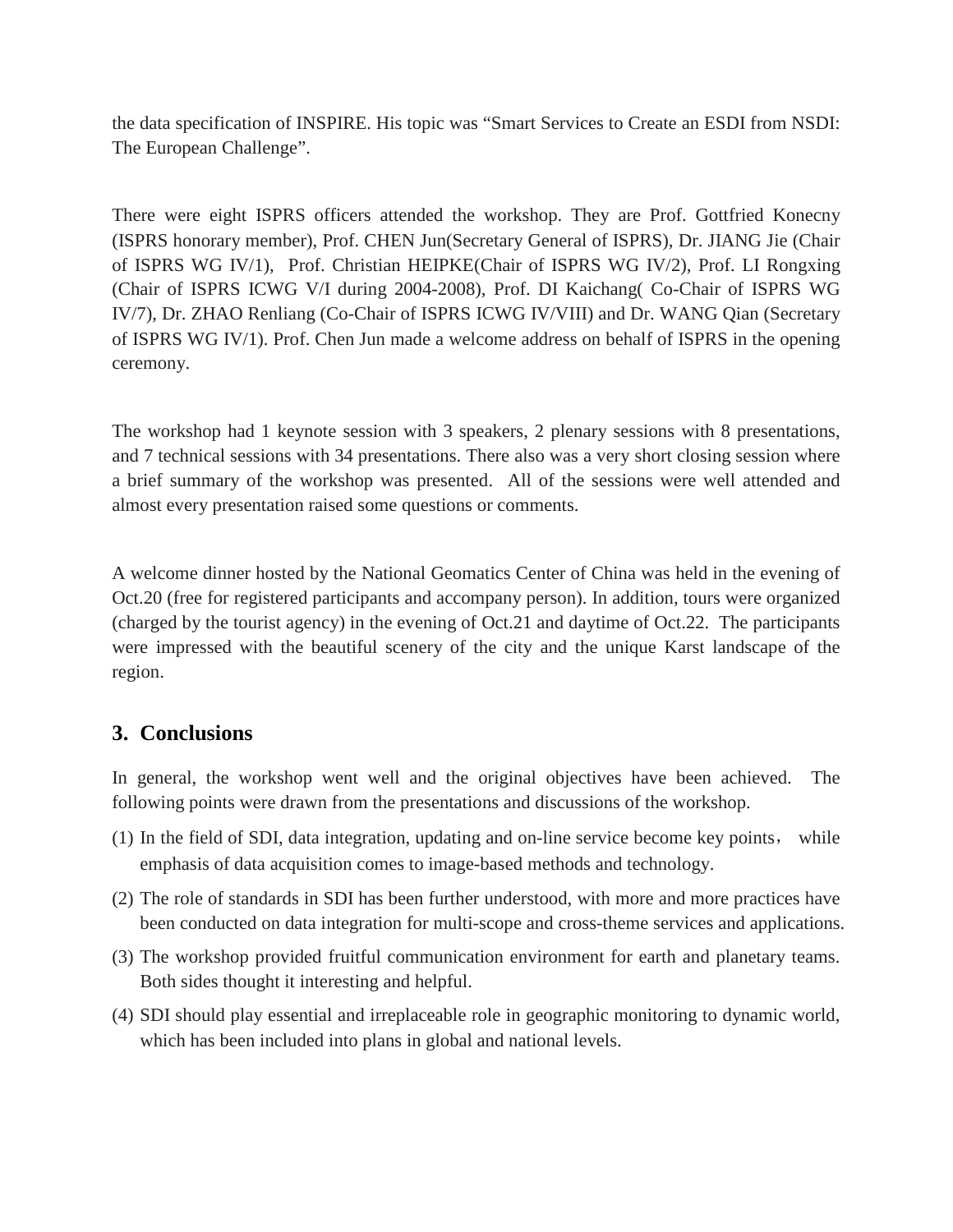

Opening ceremony



Opening ceremony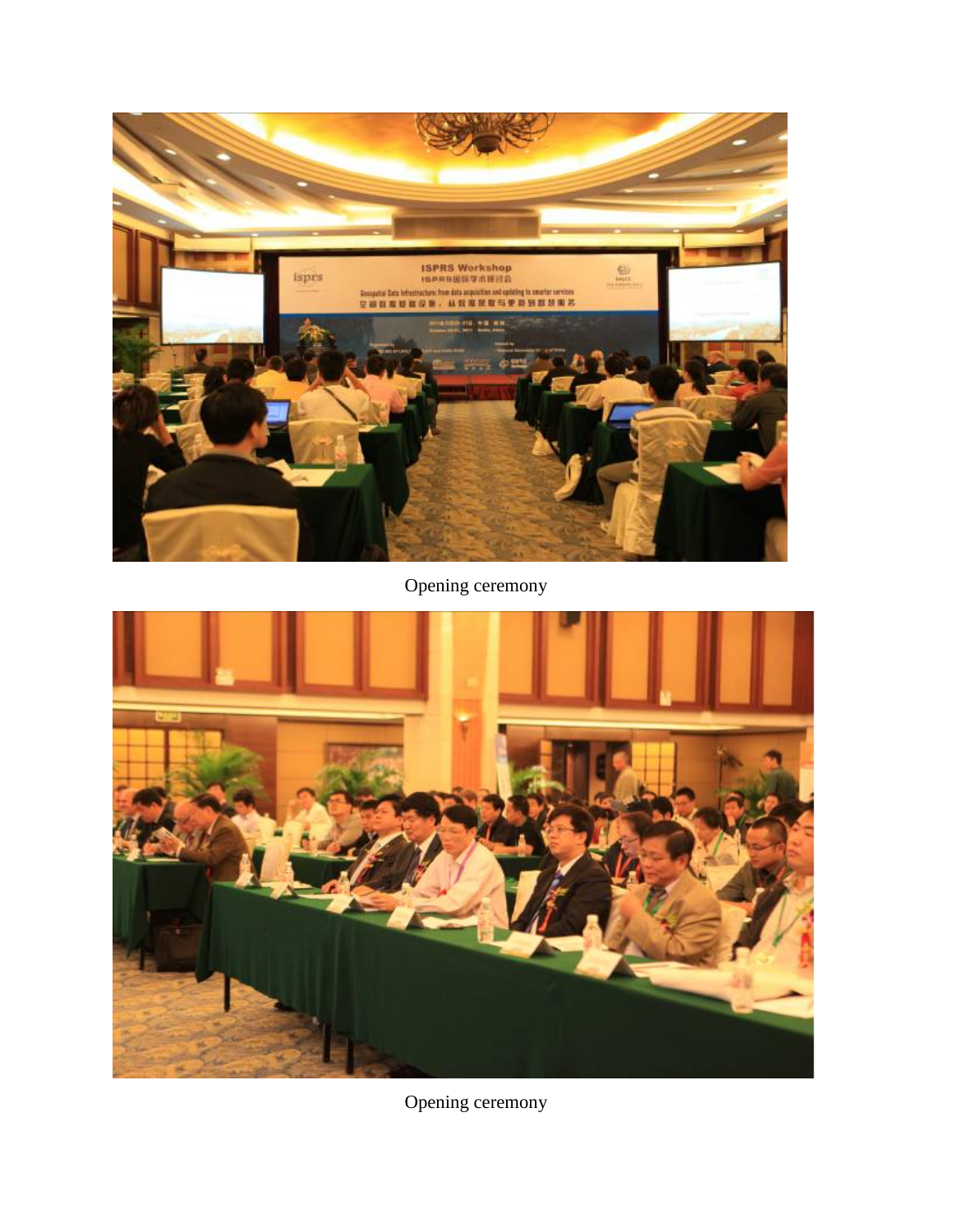

Opening ceremony, Address by Dr. LI Pengde, Deputy Director General of NASG



Opening ceremony, Chaired by Dr. JIANG Jie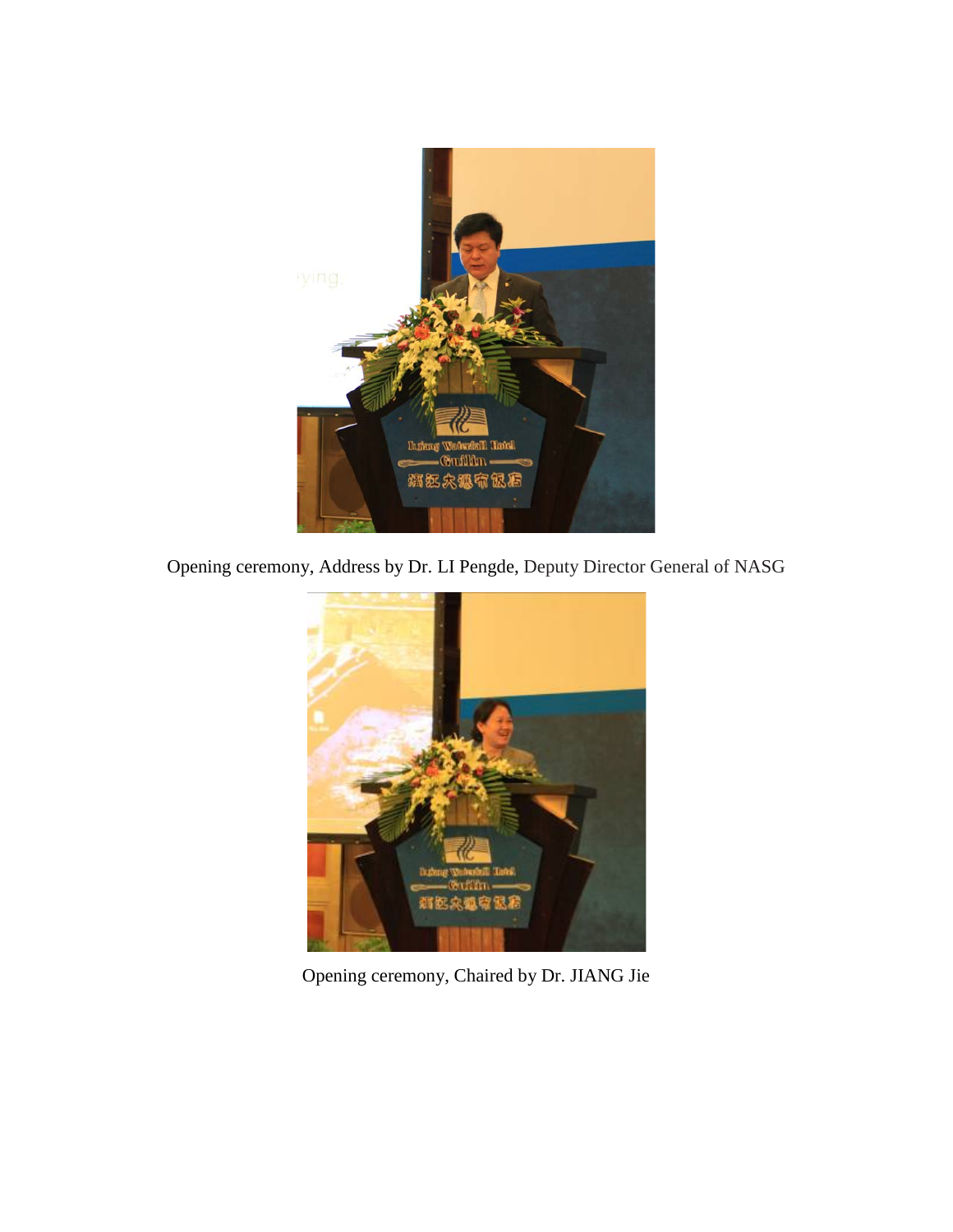

Keynote session, Chair by Prof. Konecny



Keynote session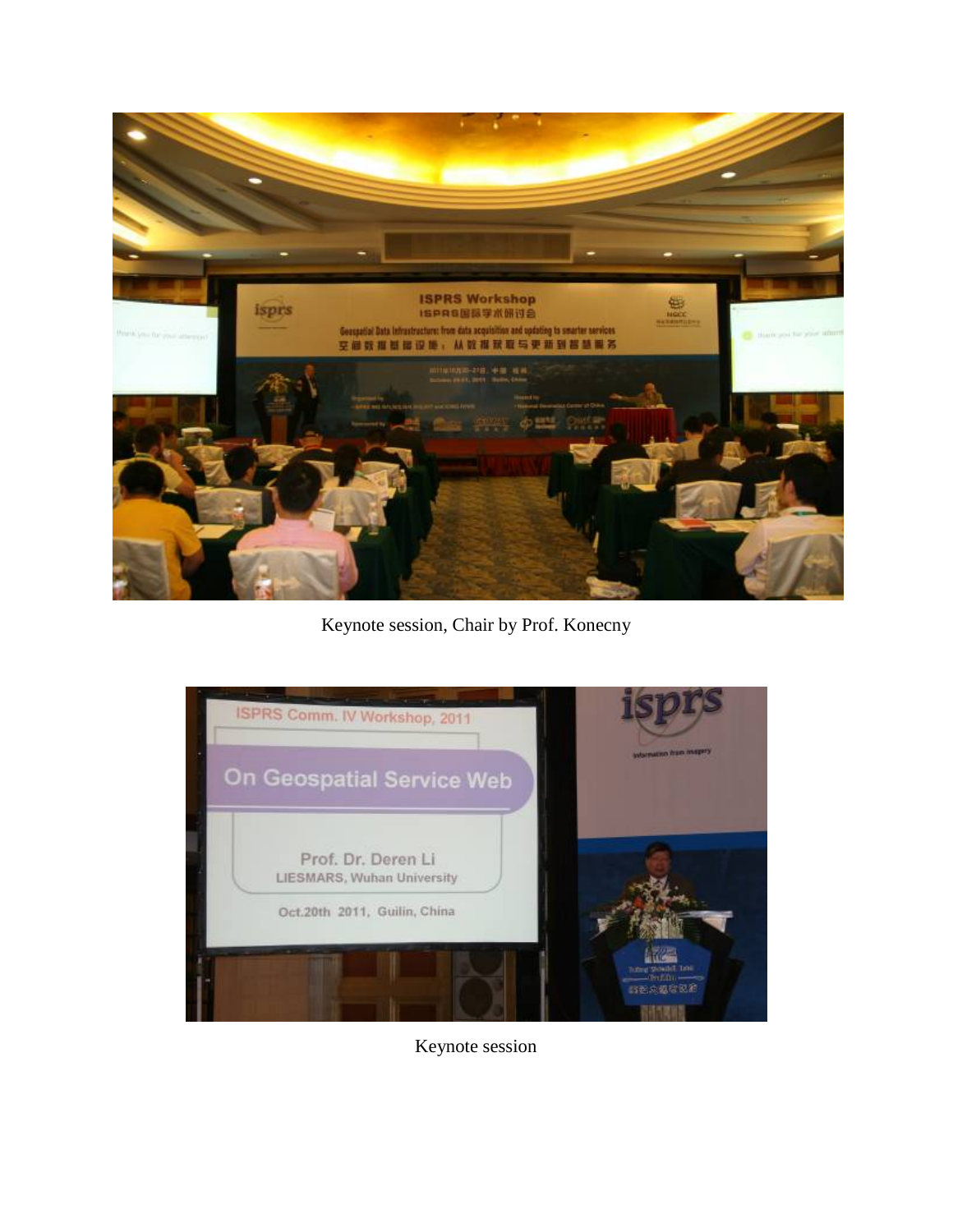

Keynote session



Plenary Session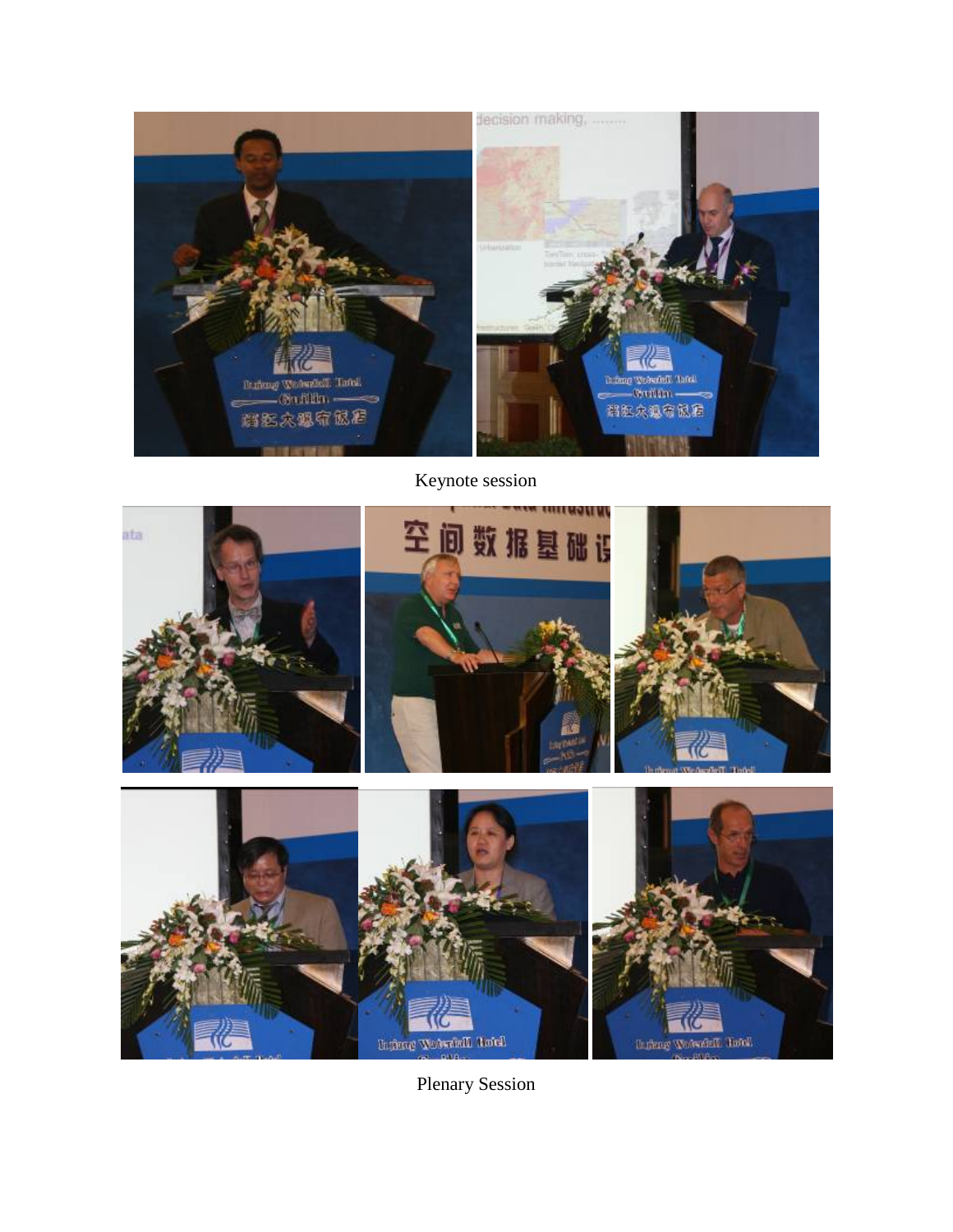

Technical Session



Technical Session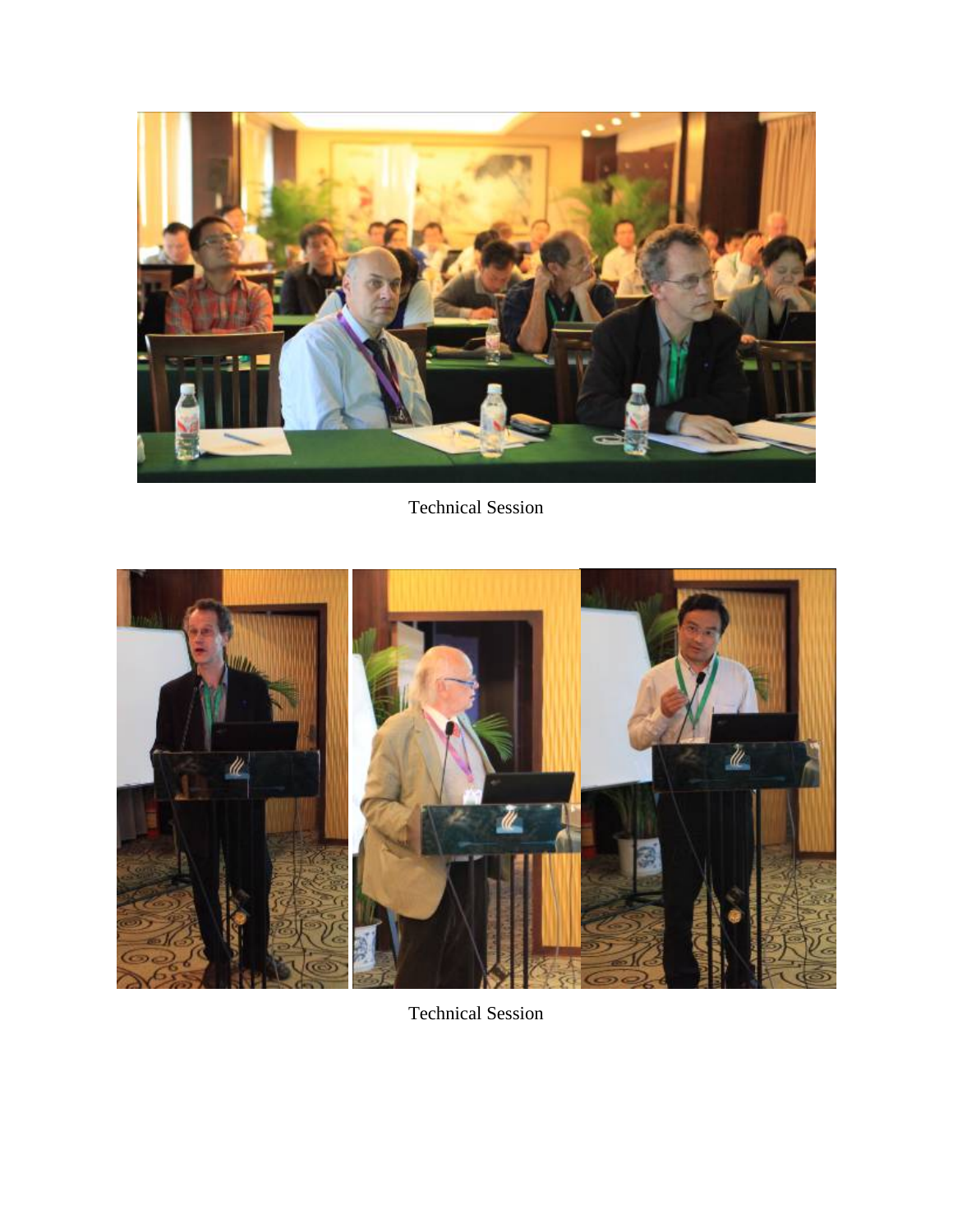

Technical Session



Software products exhibition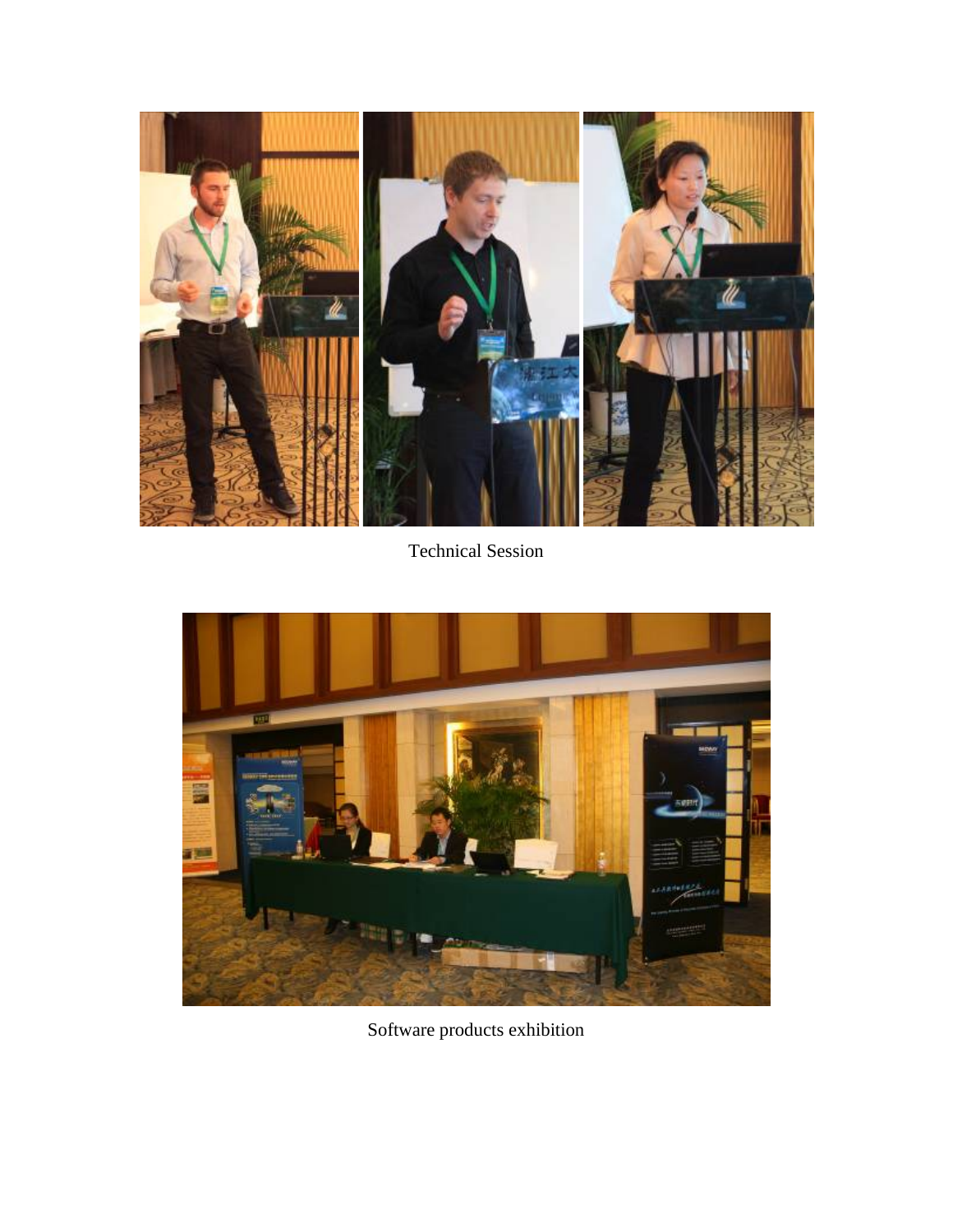

Software products exhibition



Software products exhibition